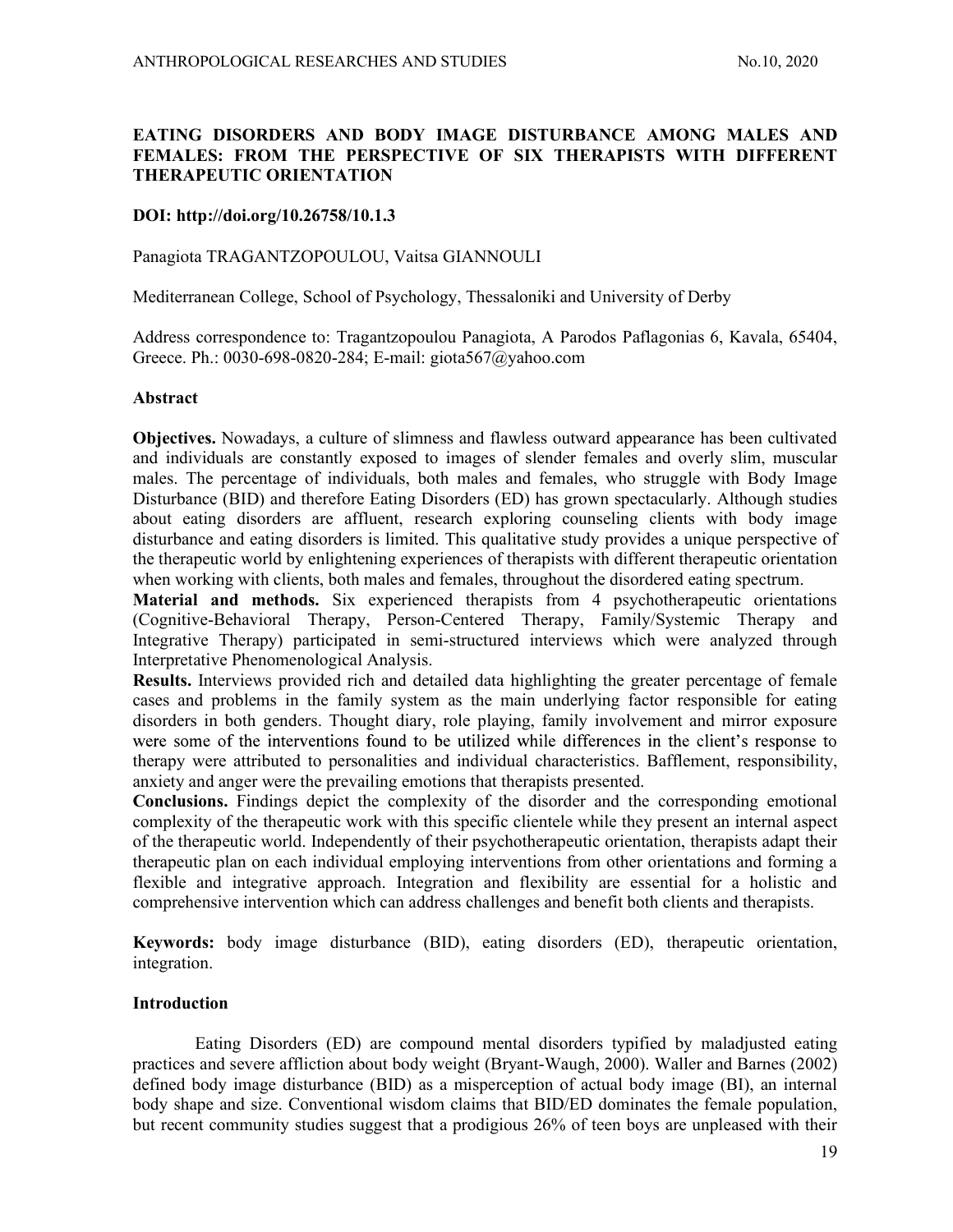appearance (Neumark-Sztainer et al., 2002). Studies focused on the deployment of healthy familial borders suggested that over-involved, rigid and perfectionist families favor the development of BID/ED (Monacis et al., 2017). Teenagers feel unable to meet their parents' expectations and mold their own identity. Thus, they endeavor to obtain independence and autonomy by overruling their bodies (Park and Bernard, 2006).

 Throughout the years, research has identified four fundamental therapeutic waves in the clinical treatment of BID and ED. The cognitive-behavioural approach (CBT) is widely accepted as the most efficient and principal treatment since it directly targets emotions, maladaptive behaviours and dysfunctional thoughts that conduce to a negative BI (Ogden, 2010). In spite of the promising outcomes, CBT presents undeniable limitations. Researchers claim that it may inadvertently supplant the emotional exploration and perpetuate the intellectualization of the disorder (Ogden, 2010). Further the person-centered approach (PCT), a non-directive approach which emphasizes on the therapist-client relationship where both coefficients collaborate with trust, empathy and acceptance (Teyber and McClure, 2011). Instead of being solution focused, therapists guide the therapeutic process with great flexibility and without interfering with the client's self-discovery process. However, PCT has the tendency to be more supportive and less challenging. Thus, cognitive distortions are not challenged but rather they are amplified and concealed feelings are not surfaced favoring the secretive nature of BID/ED (Bryant-Waugh, 2000).

 Additionally, the family-based approach (FBT) which acknowledges family as a unit of a larger system where impacts among members take place. Beside the structured therapeutic plan, its core difficulty is the family engagement, hence relationships remain unexplored and the causing factors are perpetuated (Jones-Smith, 2012). Lastly, the integrative therapy which intends to merge the strong components of the existing approaches. In recent years, the need for a creative approach which integrates concepts from multiple modalities that can respond to the complexities of the disorder is imperative. There is a variety of psychotherapeutic orientations but studies found that early life experiences and family issues shape theoretical orientation development, since therapists choose the approach that they are mostly sensitized to due to family origins issues (Bitar, Bean and Bermudez, 2007).

 Working within ED community can be rewarding and challenging. During sessions, therapists have declared experiencing an emotional roller coaster which derives from the demanding management of both the disorder and the psychological co-morbidities often accompanied. Therapists have confessed that therapeutic work with these clients may entail risks, such as emotional burnout, physical fatigue, stress-related problems, compromised immunity, depression, and suicidal ideation (Strober et al., 2007). According to this research, the most vulnerable therapists are those who tend to empathize with their clients and show an enormous level of understanding.

Although BID and ED are widely studied, research about therapists' experience is scarce and considerable difficulties were encountered sourcing related literature which ultimately provided an avenue for this study. The primary objective is to explore the experiences of therapists, who have been trained in different psychotherapeutic approaches, when working with BID or ED clients. In attempting to analyze their experiences and their therapeutic work, the utilized interventions, their effectiveness and the client's subsequent behavioral responses will be explored. In this study, it is hypothesized that each approach has effective interventions but the integration of them can provide a more complete and efficient premise. Also, many studies do not report gender differences in the outcome of psychological treatment (Bachelor et al., 2007). Thus, the present study aims to make separations on gender hypothesizing that both gender and personality are factors affecting the therapeutic outcome. Finally, the study attempts to explore untouchable aspects of various therapeutic approaches from an inside point of view in order to benefit both clients and therapists.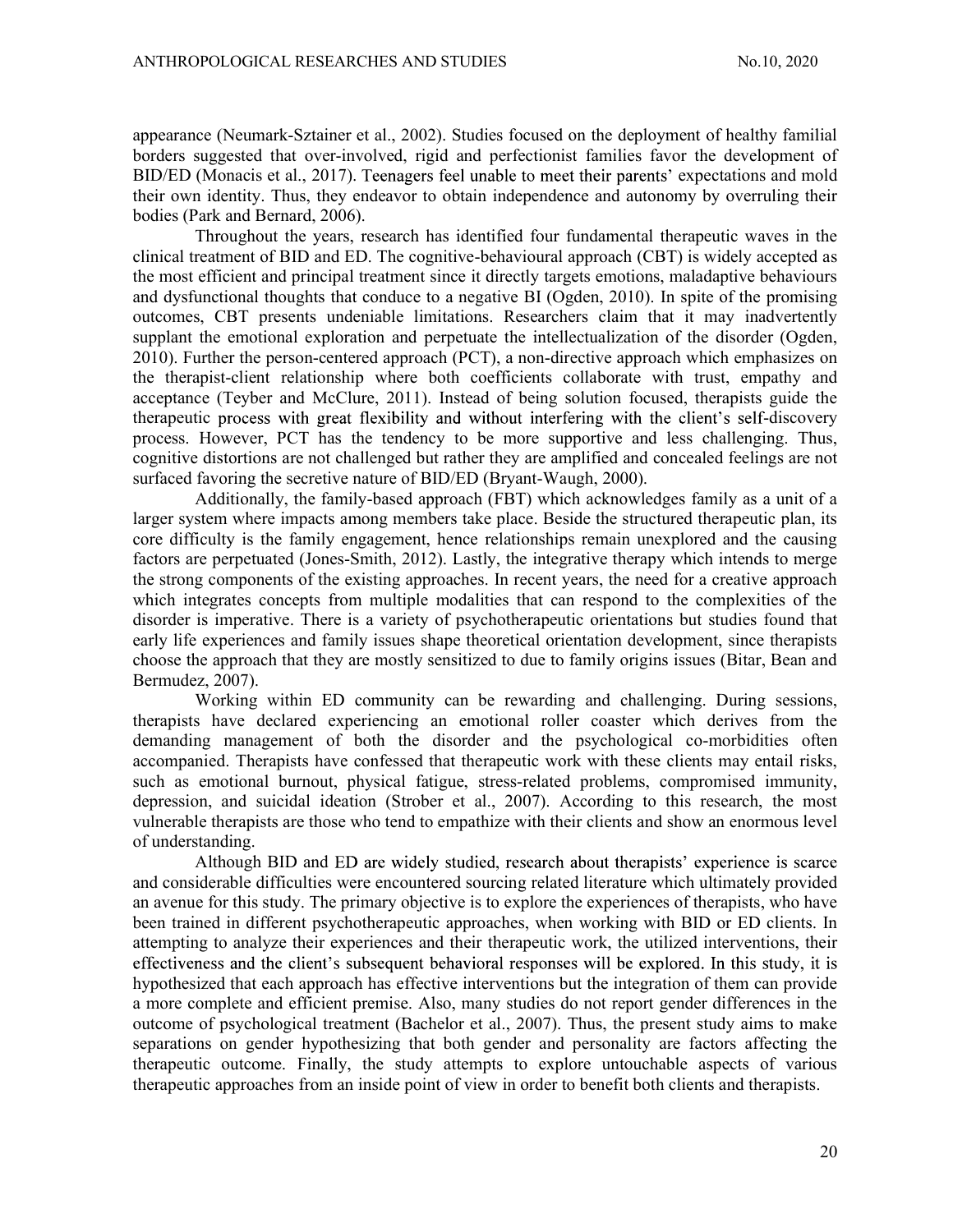Table 1. Superordinate Themes and Subthemes

### Material and methods

The main objective was to explore the experiences of therapists from four psychotherapeutic approaches (Cognitive-Behavioural, Person-Centered, Family/Systemic, Integrative) and collect profitable but manageable data that can answer the research question. The sample had to meet three primary criterions: certification on one of the selected approaches, at least five years of professional experience and clinical experience with BID or ED clients, either males or females. Based on the objective of the study and the characteristics of the population needed, purposive sample seemed an appropriate method. The first participant was approached by the opportunity way of contact; other three therapists were approached by referral from the first participant and the rest of them by the snowballing method. Thus, a total of six therapists (two representatives of each psychotherapeutic approach) was gathered. Further, the concept of semistructured interviews fitted appropriately with the project's purpose and was adopted for the data collection. Interviews took place at each participant's office as it was mutually agreed. The interview setting needed to be quiet, accommodating and physically comfortable for participants. Each participant was interviewed once between forty minutes and one hour and none of the interviews was disrupted.

At the end of the interview process, transcription produced descriptive qualitative data based on which a thematic analysis initiated. The analyzing process consisted of four stages and was grounded on the IPA framework (Smith and Osborn, 2003). The first stage started with constant reading and rereading of the transcribed files in order to become familiar with the content and look for emerging themes. The categories created were then reviewed so that possible connections and fusions among the themes could be achieved. After regular checks, the themes were clustered into those which could be grouped together (subthemes) and those which remained in a category alone (superordinate themes). Finally, the reorganized framework of themes from the previous stage composed the analysis segment where every theme had to be illustrated verbatim by the original, transcribed interviews.

#### Results

| Themes                 |                                 | Participants |
|------------------------|---------------------------------|--------------|
| Therapists'<br>Theme   | a. Teacher's Influence          |              |
| Motive for Training    | b. Approaches Structure         |              |
|                        | c. Randomly                     |              |
| 2.<br>Theme<br>General | a. Mostly Females               | n            |
| Experience with BID/ED | b. Family Irregularities        |              |
| Clients                | c. Secrecy                      |              |
|                        | d. Co-morbidity                 |              |
|                        | e. Acceptance and Understanding |              |
| Theme 3. Interventions | a. Thought Diary                |              |
|                        | b. Diet Diary                   |              |
|                        | c. Family Involvement           |              |
|                        | d. Photo/Mirror Exposure        |              |
|                        | e. Art                          |              |
|                        | d. Distractions                 |              |
|                        | f. Role-playing                 |              |
|                        | g. Discussion                   |              |
|                        | h. Other Professionals          |              |
|                        | i. Thought Challenge            |              |
|                        | j. Therapeutic Relationship     |              |
|                        | k. Observation                  |              |

The themes emerged from the analyzing process are presented in the following table: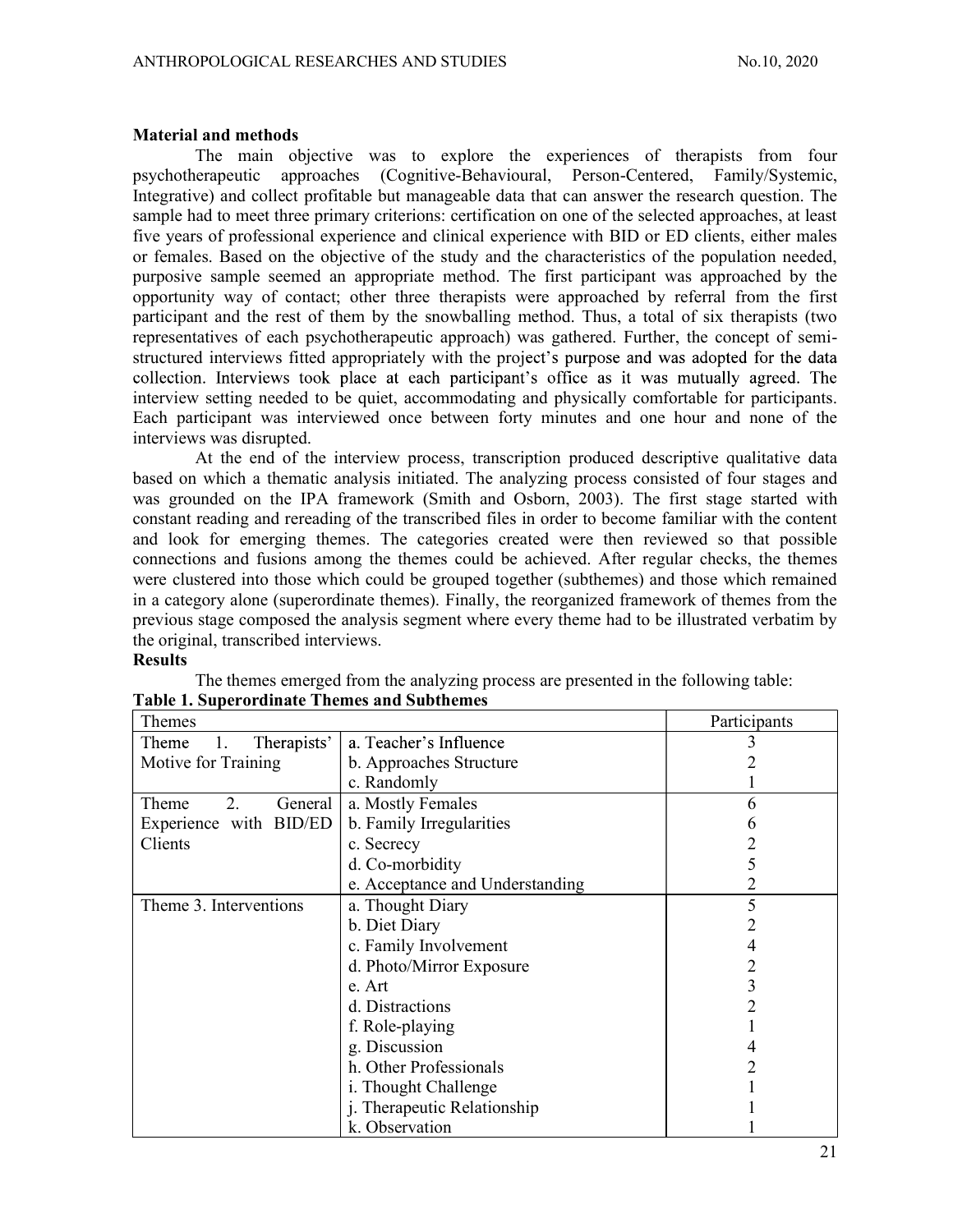| Themes                     |                    | Participants |
|----------------------------|--------------------|--------------|
| Theme 4. Differences at    | a. Personality     |              |
| Responses                  | b. Gender          |              |
| Therapists'<br>Theme<br>5. | a. Bafflement      | h            |
| Feelings                   | b. Responsibility  |              |
|                            | c. Anxiety         |              |
|                            | d. Anger           |              |
|                            | e. Empathy         |              |
|                            | f. Personal Limits |              |
|                            | g. Burn out        |              |
|                            | h. Relief          |              |
| Therapists'<br>Theme<br>6. | a. Meaningless     |              |
| Opinion about Integrative  | b. Mandatory       | h            |
| Therapy                    | c. Effective       | h            |

# Theme 1

Based on the interviews, it was evident that teacher's influence during training and the approach's structure are the two main motives that lead therapists to choose their therapeutic approach. However, two participants claimed that randomly chose their approach.<br>"All these things personalized at the face of a very good teacher ... I met the appropriate person that

mesmerized and attracted me".<br>"I could say that I started my training at CBT randomly and in the process of my training I started

to fall in love with it".

# Theme 2

All participants spoke about their general experiences when working with ED/BID clients and highlighted the fact that the majority of their cases are female clients whereas males constitute a scarce percentage. The sample unanimously reported that problems inside the family system are the underlying factors responsible for ED in both genders.<br>"Family relationships play an important role in eating disorders... either in a form of a strict

control with relates to anorexia or in a form of a non-existent control that relates to bulimia and constitutes the feeling of freedom".

Also, two participants acknowledged that BID/ED clients are characterized by secrecy and seek for acceptance and understanding:<br>"People who suffer from ED especially the first period desire to keep it a secret... Also, I have

noticed that issues such as ED, still are a taboo issue in small cities".

"Someone that can understand him...someone on whom they can rely on... You work as his antioanxiolytic".

Most of the participants reported that ED usually co-exist with other disorders such as anxiety, depression and phobias. When interplay between ED and other disorders exists, most participants reported to address initially ED and then the rest of the symptoms:<br>"So many disorders... Yes... it's like a cluster... It's a puzzle that composes an image and every

piece of it warns for something else... I have to work with this symptom, with the behaviour that has been established and not with anxiety".

#### Theme 3

Regarding the interventions used, thought and diet diaries were considered primary interventions with the thought diary mentioned as one of the most effective:

"In that case we made a thought diary and we identified cognitions so that she can check if her cognitions impact the way she behaves and ultimately if they are helpful or not... This helped her understand some of her distorted cognitions about food".

It was crucial for four of the participants to get the clients' family involved and ask for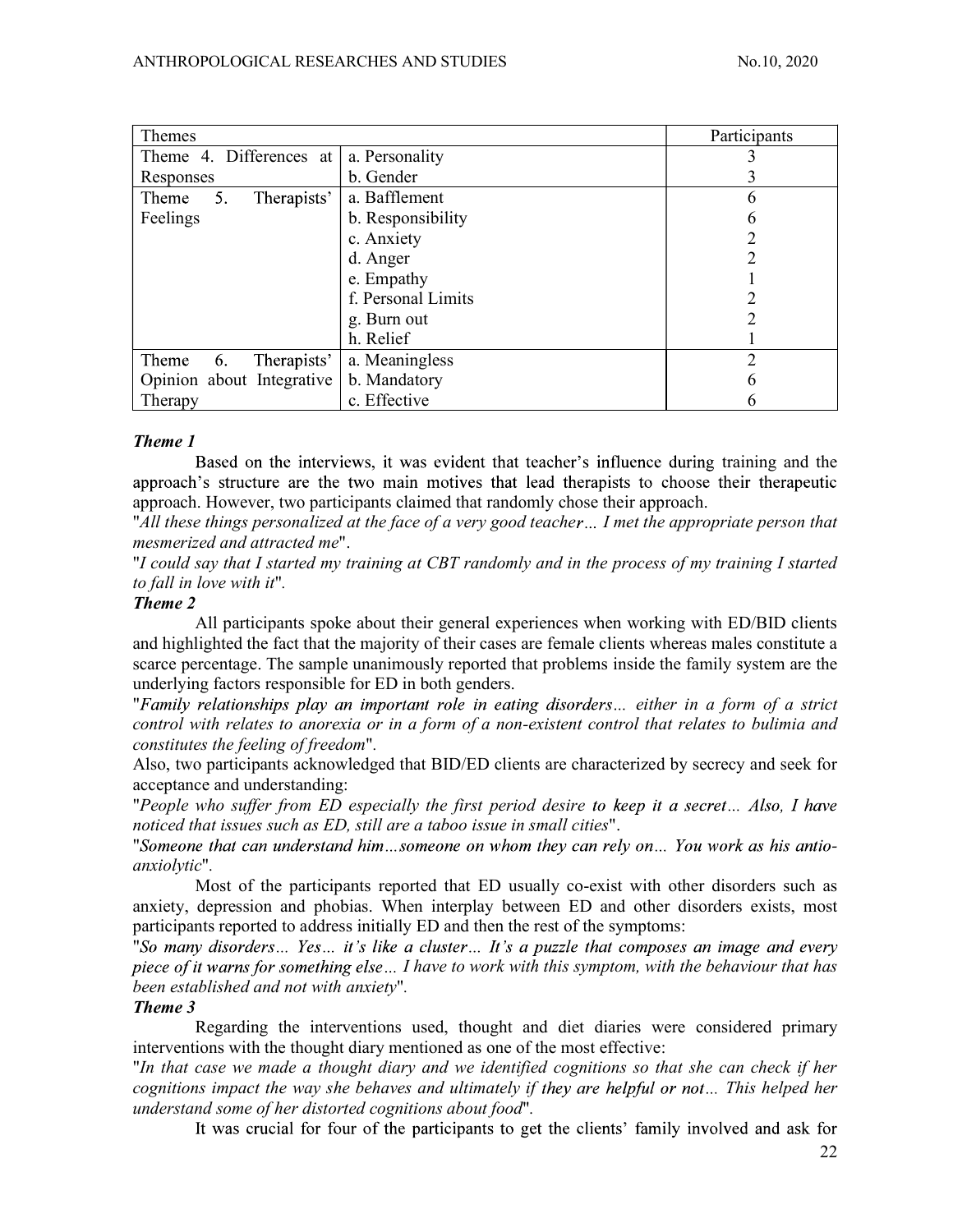their assistance. Therapists request their physical appearance but if they are not willing to attend, they use other alternatives for their involvement in the therapeutic process:

"I strongly believe that change happens inside the family... so I usually do circular questions even if the family is not here... For example I place the family imaginary inside the room... The parental cooperation after a period of time was crucial".

Two participants attempted the photo/mirror exposure but both of them highlighted the negative impact:

"On spot I can say that the mirror exposure and photo exposure was useless... high level of anxiety, distorted body image... I can say that I regretted using it... I thought that it will help but on the contrary, it deteriorated her thought process."

Working safely with the simultaneous help of other professionals such as a nutritionist, was highlighted as an essential element while behavioral experiments in a form of a distraction, role-playing, challenging thoughts through discussions and incorporating art such as drawing and playing were mentioned too:<br>"I also asked for a dietitian's help... I could see that as long as she was losing weight... she would

feed her anorexia. When she remained steady at her weight, it was easier to work and make her acknowledge a few things".

"There was a time that she didn't want to talk... she felt pressure and I asked her to imprint everything on the paper... draw... feelings, people, thoughts".

The establishment of a therapeutic relationship and the importance of observing, becoming aware of what cues the body is giving, were noted by participants as important steps of acknowledging how the disorder operates:

"My primary goal was to establish a trustworthy relationship. Because I could tell that if she didn't trust... we wouldn't be able to do anything".

### Theme 4

Differences in responses were attributed to personalities and individual characteristics with no reference to gender by three participants. However, the rest of the sample mentioned due to gender constructions, for instance females seem more responsive, expressive and willing to talk whereas males are negative in doing tasks and opening up emotionally, thus they have lower pace of development.<br>"Women seem to be more responsive or consistent to the interventions. This is the impression that I

have. Men are negative in doing homework".

It was, also, mentioned that therapists feel the compulsion to be careful with their words and their interpretations with male clients and that the lack of emotional connection with them is apparent:

"In my sessions with him I feel that I have to be very careful with what I say... In their speech you can identify phrases such as 'as you have said previously or compared to what you said in our last session".

"I feel that it is very difficult to get connected with the male".

## Theme 5

Throughout interviews, the commutation of emotions and the personal difficulties that therapists face were evident. Bafflement, responsibility and anxiety were the main emotions reported by all participants.<br>"Huge bafflement... I started questioning my abilities as a therapist... 'Why this doesn't work? I've

"

In a number of occasions, the internal conflicts presenting during the therapeutic relationship through feelings of anger and empathy were demonstrated.<br>"She couldn't change her thoughts... rigid thoughts... I'd feel anger sometimes because she

couldn't understand the obvious... angry with her resistance".

"From the day that I became a mother, my emotions changed... I take the place of this mother and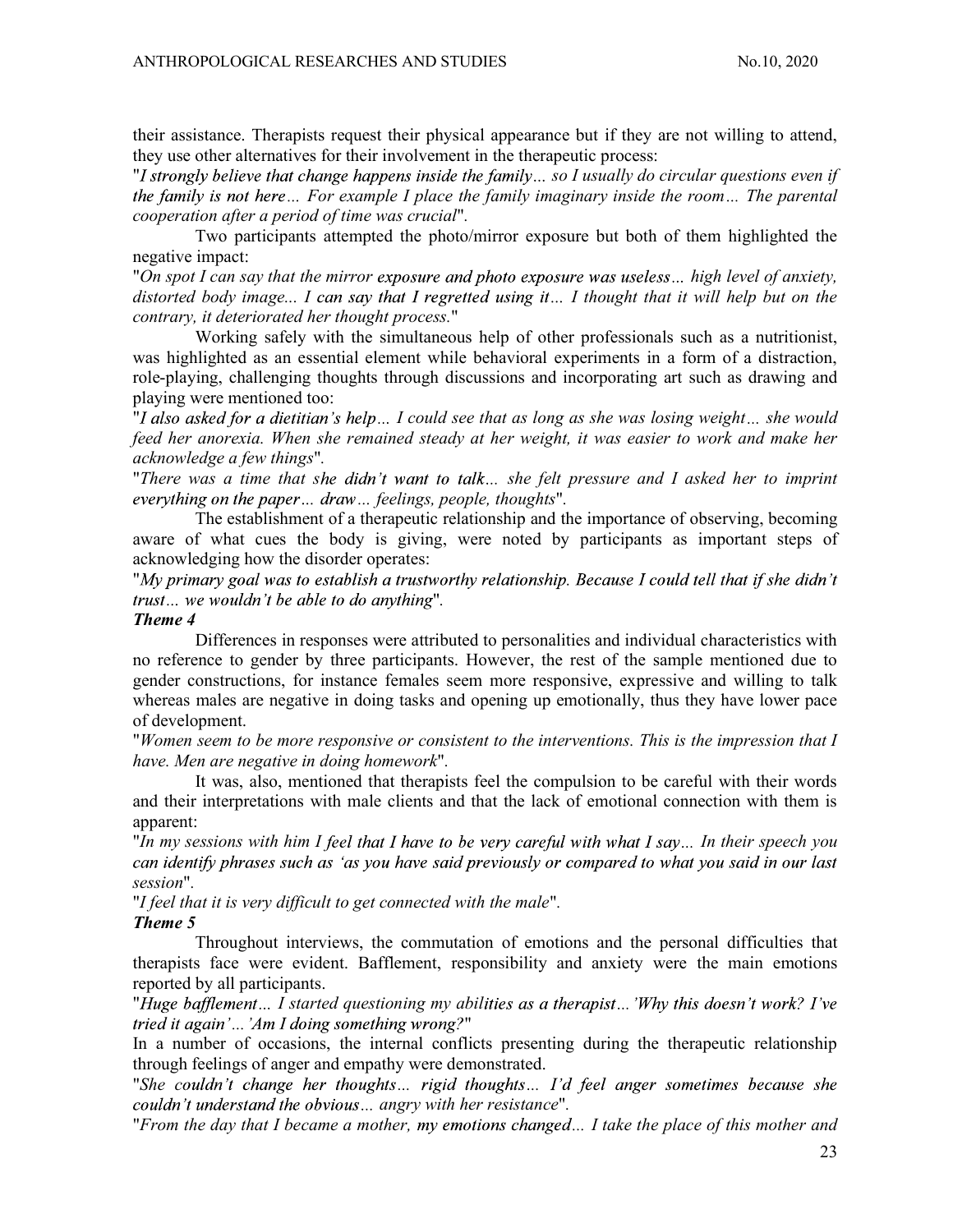this child respectively... I try harder to help".

A personal and professional need for limits unfolded by two participants to describe the intricacy of their work while difficulties that lie when working with ED clients such as pressure and influences on personal or professional functionality, were highlighted in the following emotions, relief and burnout:

"The weight of responsibility was so heavy for me... I chose to never have ED cases again. People have called me but I referred them to the public clinic".

"There were times that I felt that this was impacting on my life, on my work... I don't know if I can call it a burnout".

"I cannot hide the fact that I felt relief. It was like a huge weight on my shoulder that left". Theme 6

Therapists were familiar with integration and the conviction that integrative therapy should not be separated from the rest of the approaches was reported by two participants:

"I don't think that this approach must have a different name, a different existence... it's good to be trained at a specific approach when you attempt to use interventions. Every therapist should have a basis".

Integrative therapy was an essential and effective part of their work not only with ED clients but with all of their cases in a multi-faced and client-orientated form:

"It is mandatory... to combine different approaches for a more affective outcome... It brings quicker results when you work with it".

It is crucial for therapists to have multiple alternatives which they can utilize through the guidance of their supervisor:<br>"I have more alternatives... if an intervention doesn't work... I don't feel that I may... lose the

battle ... I feel safe".

#### **Discussions**

Within therapy, therapeutic orientation provides a framework and it is evident that when therapists are asked to explain their therapeutic work, they tend to refer to their orientation (Lyddon and Bradford, 1995). Teachers during training years and the approach's structure were found to be the main factors influencing the choice of approach. Thus far, research indicates that not mere exposure to certain theoretical orientations contributes to the selection of a therapeutic approach, but rather the interaction of two main types of factors, the external-professional (training) and the internal-personal factors (personality) (Buckman and Baker, 2010). Low levels of openness to experience, emotional expression, consciousness, optimism and commitment to logicality and objectivity were found to typify CBT therapists whereas humanistic therapists were more open (Poznanski and McLennan, 2003).

Interviews confirmed that the majority of the cases are about females whereas males either seek for male therapists or deal with BID/ED with lower frequency. Although males are physically larger than females, they are commonly more content with their bodies (Lawler and Nixon, 2011). Moreover, family functioning was unanimously found to be the underlying factor responsible for developing BID/ED in both genders confirming that not only genetics, personality traits and cognitive deficits are responsible for BID/ED. Also, BID/ED clients were found to present comorbidity such as anxiety, depression and phobias. The initial treatment level and the interventions that therapists pursue are determined by the severity of ED and any co-occurring disorders. The majority of the sample employs diet journals to record daily consumption and thought diary to reframe and restructure dysfunctional cognitions at the heart of the attitudinal component. Key finding of the research was that thought diary is considered an effective CBT technique whereas food journal was negatively mentioned. Unlike with this, literature supports that food journals provide insight into the bigger picture and are pertinent to monitor changes and progress (Dubord,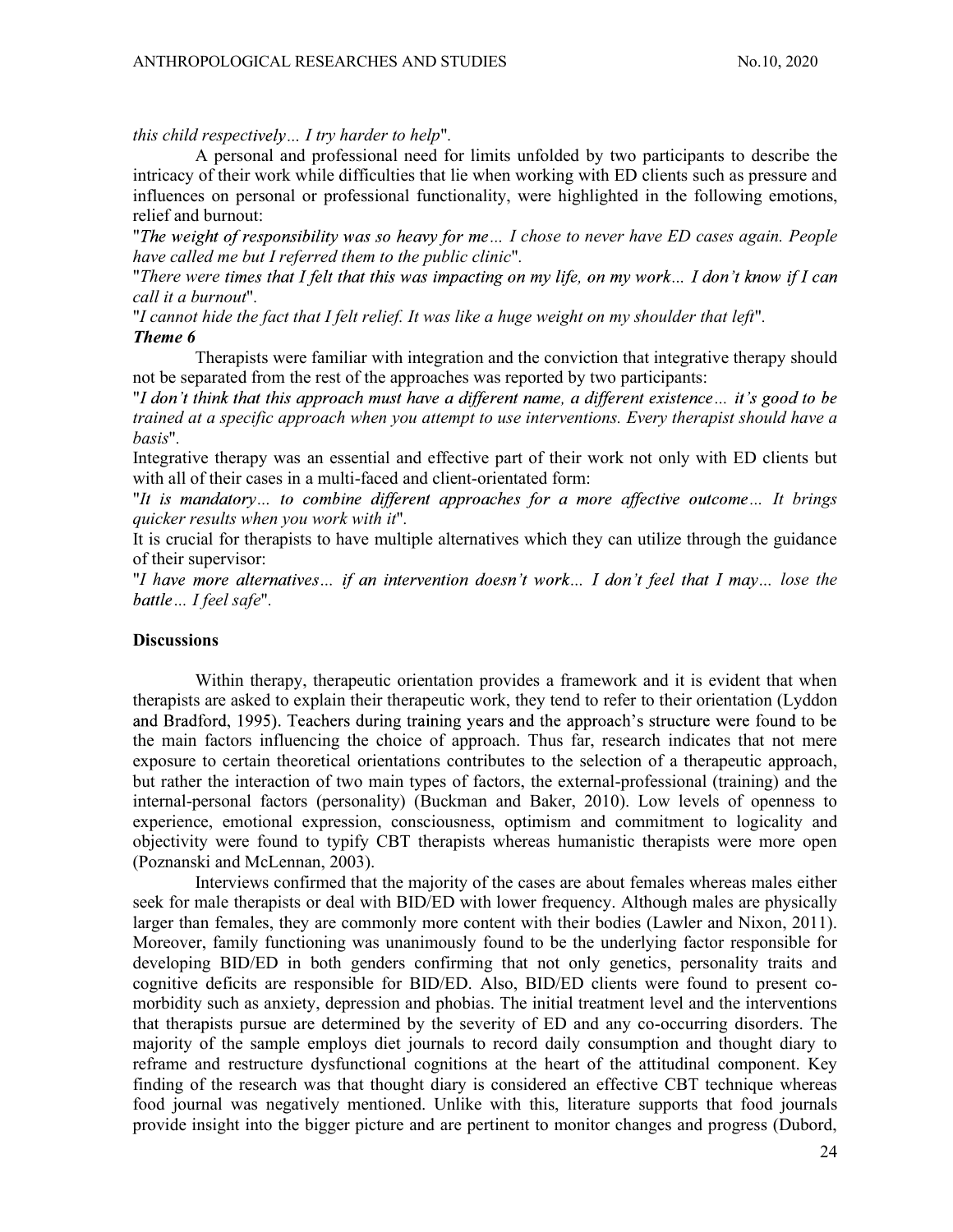2011). Also, interviews emphasized on the negative repercussions mirror/photo exposure had on clients' behaviors. In clinical trials, mirror/photo exposure was shown to reduce distress, negative thoughts, body dissatisfaction and, in few trials, it even improved unhealthy eating behavior (Griffen, Naumann and Hildebrandt, 2018). Though mirror exposure appears to be effective in some groups of patients (e.g. those with ED), its efficacy remains to be proven in other groups.

Further, family involvement was found to be an important asset in ED treatment. Parents are regarded fatal informants in the initial assessment, particularly since clinical cases tend to minimize and deny the symptoms (Couturier and Van Blyderveen, 2012). Within therapists' accounts, the implementation of art therapy in a form of drawing or playing had positive impacts in relaxing clients and facilitating their emotional expression. This may be explained by the fact that art therapy encourages individuals to freely enunciate emotions through art, rather than demonstrating a 'perfect' image (Hindmarch, 2000).

Simultaneously, participants have come to see the role of therapist and that of other experts such as nutritionists as extremely unlike but yet supplementary, and both critical to a felicitous remission. In line with this, research has shown that an inclusive team of professionals can address the multi-faceted and varying entanglements such as medical complexities involved while offering an effective and integrated treatment (Setnick, 2007). Additionally, role-playing, thought challenge and behavioral experiments were found to alter emotional state. Apart from the interventions used, therapeutic alliance with a client-therapist feedback was remarkably mentioned for the therapeutic effectiveness. Considering that the dropout rates for ED patients are remarkably high and that ED are principally disorders of connection, the healing energy within the success of any treatment methodology occurs within the context of the therapeutic relationship.

This study notably suggests that both gender and personality traits can implicate diverse aspects of therapy which are relevant to precognition, interventions, therapeutic alliance, motivation and devotion confirming the initial hypothesis. Past studies found that client's symptomatology, motivational level and competence in forming interpersonal relationships can have a decisive impact on the therapeutic process (Bachelor et al., 2007). Limited research confirms that males are less likely to seek professional help and that they are less responsive due to the fact that they seek solution-focused help, hence they are not attracted by the emotion-focused treatments that are being<br>offered. It has, also, been observed that clients have alterative starting points ('ports of entry') which impact their desire to talk and their interaction with their therapist. Correspondingly, male therapists who treat male clients may consent with the masculine norm of avoiding topics that can be emotional whereas female therapists may unconsciously label them as less emotionally devoted or sophisticated (Bunnell, 2016).

Furthermore, bafflement, anger and high levels of anxiety and responsibility were found to be the most prevalent feelings throughout treatment. Consistent with literature, therapists, with males more likely than females, express feelings of bafflement and inefficiency when treating BID/ED clients. After clinical interviews, therapists reported feelings of disengagement, helplessness and overwhelming criticism towards patients with a diagnosis of Cluster B (dramatic), whereas a more patronizing side surfaced towards patients with Cluster C (anxious) diagnosis (Betan et al., 2005). The accumulated negative experiences with them may reinforce their reluctance, especially from male therapists, to treat this specific clientele and may have contributed to the observed shortage of therapists treating these disorders (Thompson-Brenner and Westen, 2005). Research signalize that the percentage of male therapists who express reluctance to treat BID/ED clients is significantly higher (Satir et al., 2009). Intense discussions about BI issues, overprotective mothering and experiences of sexual abuse can often make male therapists feel intrusive. Apart from reluctance, literature supports that therapists, more particularly males, experience higher levels of anger and frustration when treating ED clients due to the high morbidity and the medical complications that often occur. Also, males feel more open to endorse this aggression and channel it usefully in the session whereas female therapists feel guilty and perceive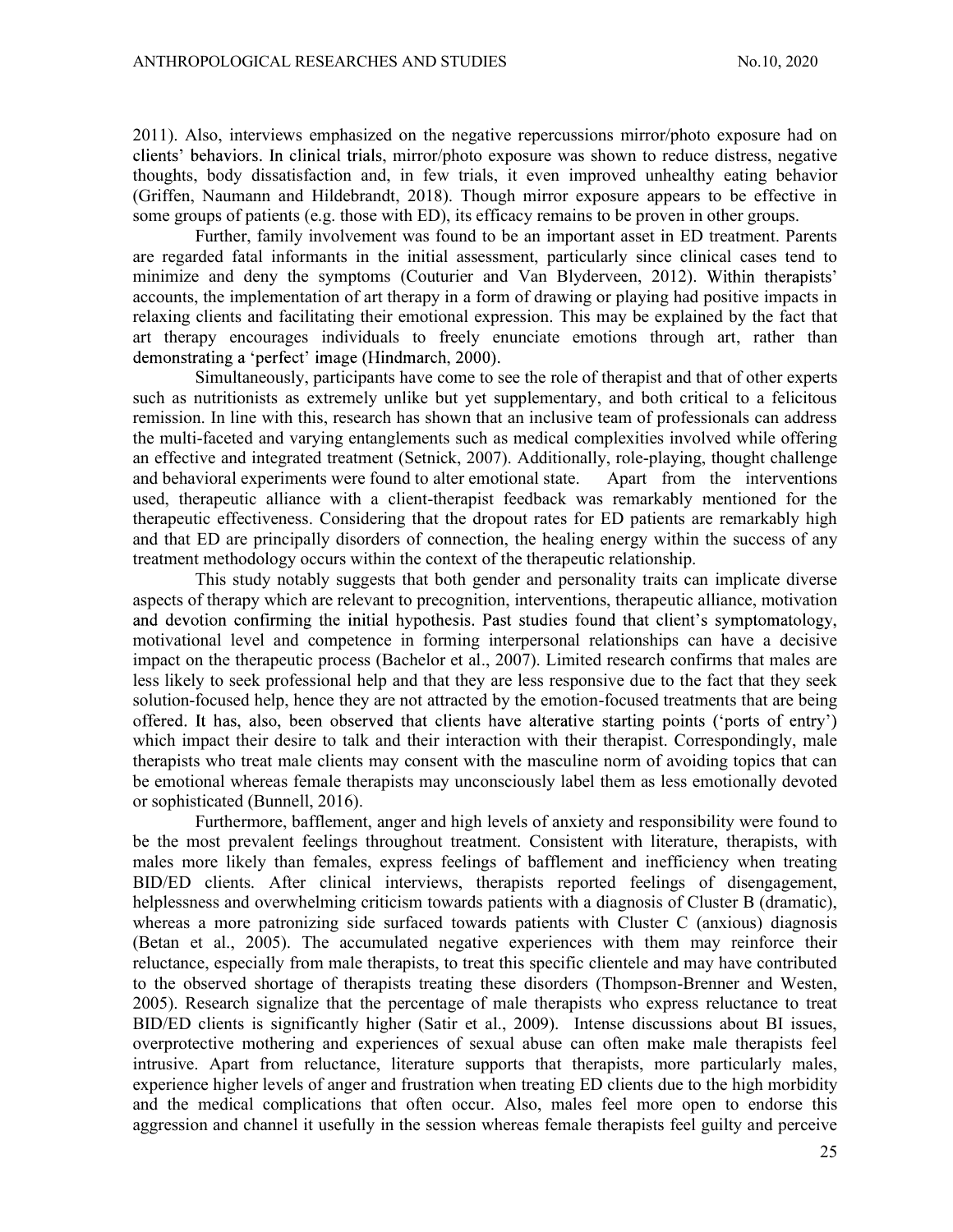their aggression as a blemish in their self-control (Eagly, Wood and Diekman, 2000). productiveness was identified. This is consistent with previous studies that have found strong counter-transferential responses, alterations in their eating patterns or self-image and decline in productivity (DeLucia-Waack, 1999; Satir et al., 2009). However, empathy and anger were other two emotions found to be linked with therapists' emotions. Literature notes that empathy and potential similarities in therapists, especially early-career female professionals, can lead either to identification or over-identification. On the one hand, identification may profit the therapeutic alliance whilst over-identification may impoverish the therapeutic process since therapists act overly nurturing towards clients, are condescending and obviate collision (DeLucia-Waack, 1999).<br>A strong point of this study is that all therapists' upmost purpose is to offer an

individualized therapeutic plan that can fit the client's needs. Commonly, therapists decide to be trained at one theoretical approach and during practice they reform a flexible and integrative model. However, an increasing number of therapists deny labeling themselves with a single approach and prefer to identify themselves as integrative or eclectic (Feixas and Botella, 2004). In a recent survey, the proportion of therapists that practice only one theoretical approach in their sessions was only 15%, whereas the median number of approaches found to be used was four (Tasca et al., 2015). When conceptual and practical weaknesses of their approach arise, they are in need of complementary directions. There is a growing agreement that a single therapeutic approach is inadequate to treat all patients and respond to all problems.

Despite the novel findings reported in the study, certain limitations should be acknowledged. Most notably, the small sample size inevitably restricts the findings and does not allow generalizations to the larger population. However, IPA studies suggest a small sample size and while sample size is important, the depth of data is significant too and the quality of data collected considered being rich and fertile for interpretations. Additionally, the majority of the participants had a small number of male cases or even none, creating an imbalance in the study's findings among the information gathered for female and male clients. Nonetheless, this fact along with the existing literature was managed as a significant data that could explain behaviors and provide details about male population. Apart from sample size, the qualitative methodology, the exploration of participants' work and its effectiveness may enclose risks due to the fact that qualitative research is grounded on personal perspectives hence the rigidity of the information collected is difficult to be proven.

#### Conclusions

Research findings demonstrated a number of coefficients that could be beneficial for therapists and other professionals that work with this specific clientele. A unique insight into the therapeutic world and ED is offered as this research presents factual experiences. The nature and the etiology of the disorder along with other parameters that coexist are displayed in combination with the measures taken to limit the unhelpful behaviors and the feelings engaged. Despite the fact that it brings further knowledge to counseling and therapeutic field, current programs training therapists or offering professional services to individuals with BID/ED could enhance or modify their practice. In parallel, therapists who also work with these clients could be helped and incorporate methods that may reinforce the process of change. Further, this research could also be helpful for individuals who struggle with these disorders and might not have been diagnosed within any ED category. Most of the literature about ED focuses on the ethical rules and the effectiveness of each approach without giving information about how these approaches are applied whereas this study made an exertion to enrich the existing literature by providing realistic information. Hence, clients have the potential to get familiar with each approach, the way that it is applied and choose which suits their personality.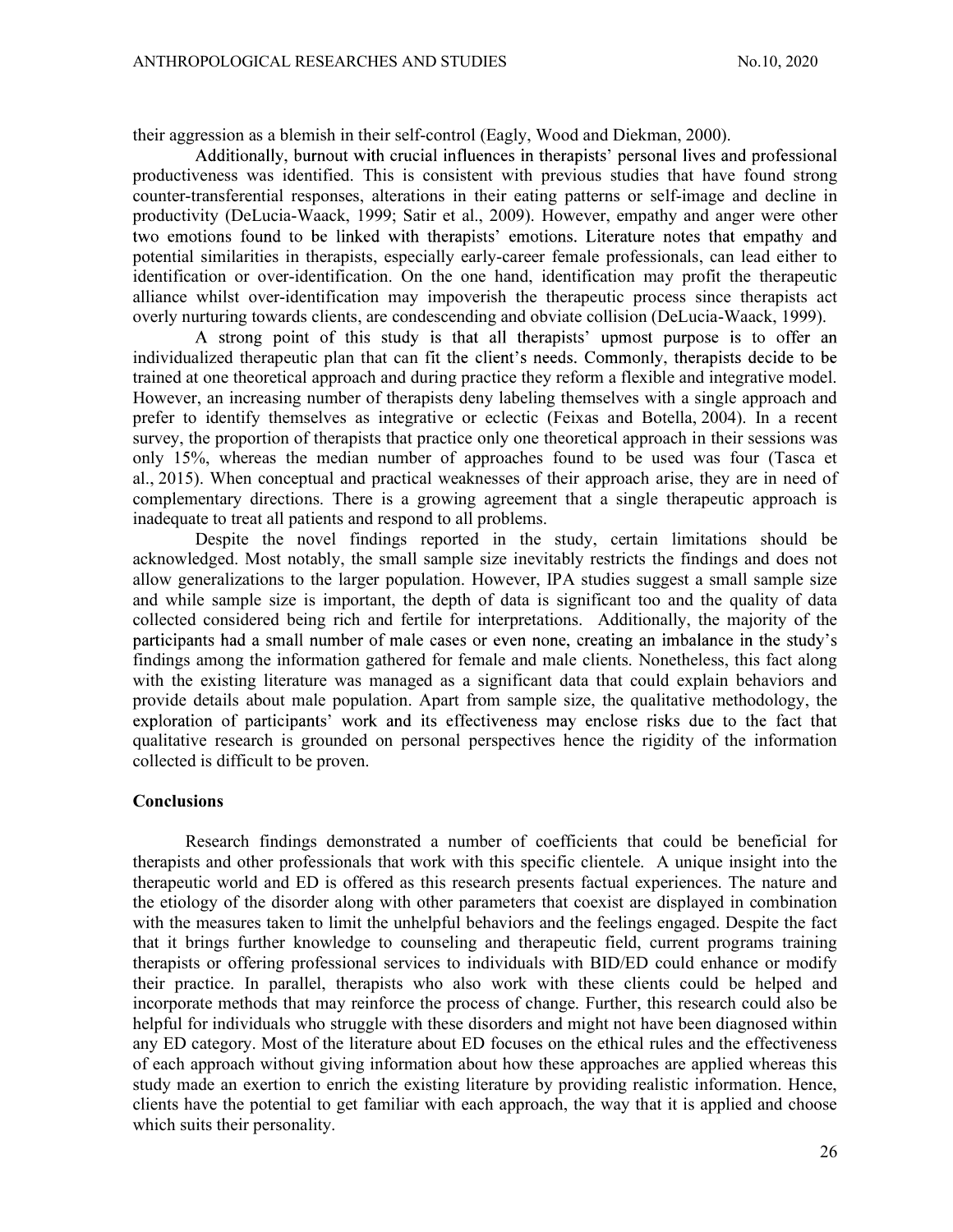## Acknowledgements

A summary of this paper was presented at International Conference: Individual, family, society - contemporary challenges, 3rd edition, 9 to 10 October 2019, Bucharest, Romania, and published in the journal *Studii și Cercetări de Antropologie*, No. 6/2019.

This publication is based on the postgraduate thesis submitted to the Mediterranean College and the University of Derby, School of Psychology. The authors would like to express their gratitude to the six therapists who graciously accepted to participate in the study and willingly dedicated their time for the interview process. Also, the first author would like to extend her utmost gratitude to her academic supervisor for her continual encouragement and useful guidance.

# **References**

- 1. Bachelor, A., Laverdiere, O., Gamache, D. and Bordeleau, V., 2007. Client's collaboration in therapy: Self-perceptions and relationships with client psychological functioning, interpersonal relations, and motivation. Psychotherapy: Theory, Research, Practice, Training, 44(2), pp.175-192.
- 2. Betan, E., Heim, K., Conklin, C.Z. and Westen, D., 2005. Counter transference phenomena and personality pathology in clinical practice: An empirical investigation. American Journal of Psychiatry, 162, pp. 890–898.
- 3. Bitar, G.W., Bean, R.A. and Bermudez, J.M., 2007. Influences and processes in theoretical orientation development: A grounded theory pilot study. The American Journal of Family Therapy, 35(2), pp. 109-121.
- 4. Bryant-Waugh, R., 2000. Overview of eating disorders. In: Lask B, Bryant-Waugh R, editors. Anorexia nervosa and related eating disorders in childhood and adolescence. Hove: Psychology Press, pp. 27–40.
- 5. Buckman, J.R. and Barker, C., 2010. Therapeutic orientation preferences in trainee clinical psychologists: Personality or training?. Psychotherapy Research, 20(3), pp. 247-258.
- 6. Bunnell, D.W., 2016. Gender socialization, counter transference and the treatment of men with eating disorders. *Clinical Social Work Journal*, [e-journal] 44(1), pp. 99-104. http://dx.doi.org/10.1007/s10615-015-0564-z
- 7. Couturier, J.L. and Van Blyderveen, S.L., 2012. Challenges in the assessment and diagnosis of eating disorders in childhood and adolescence given current diagnostic and assessment instruments. New York, NY: Oxford University Press.
- 8. DeLucia-Waack, J.L., 1999. Supervision for counselors working with eating disorders groups: Countertransference issues related to body image, food, and weight. Journal of Counseling and Development, 77, pp. 379–388.
- 9. Dubord, G., 2011. Part 8. Cognitive illusions. Canadian Family Physicia, 57, pp. 800–801.
- 10. Eagly, A.H., Wood, W. and Diekman, A.H., 2000. Social role theory of sex differences and similarities: A current appraisal. In: Eckes T., Trautner H.M. (Eds.). The developmental social psychology of gender. Mahwah, NJ: Erlbaum, pp. 123–174.
- 11. Feixas, G. and Botella, L., 2004. Psychotherapy integration: Reflections and contributions from a constructivist epistemology. Journal of Psychotherapy Integration, 142, pp. 192-222.
- 12. Griffen, T.C., Naumann, E. and Hildebrandt, T., 2018. Mirror exposure therapy for Body Image Disturbances and Eating Disorders: A review. Clinical Psychology Review, 65, pp. 163-174.
- 13. Hindmarch, T., 2000. (Ed.) Eating disorders: A multiprofessional approach. London: Whurr Publishers, Ltd, pp. 70-87.